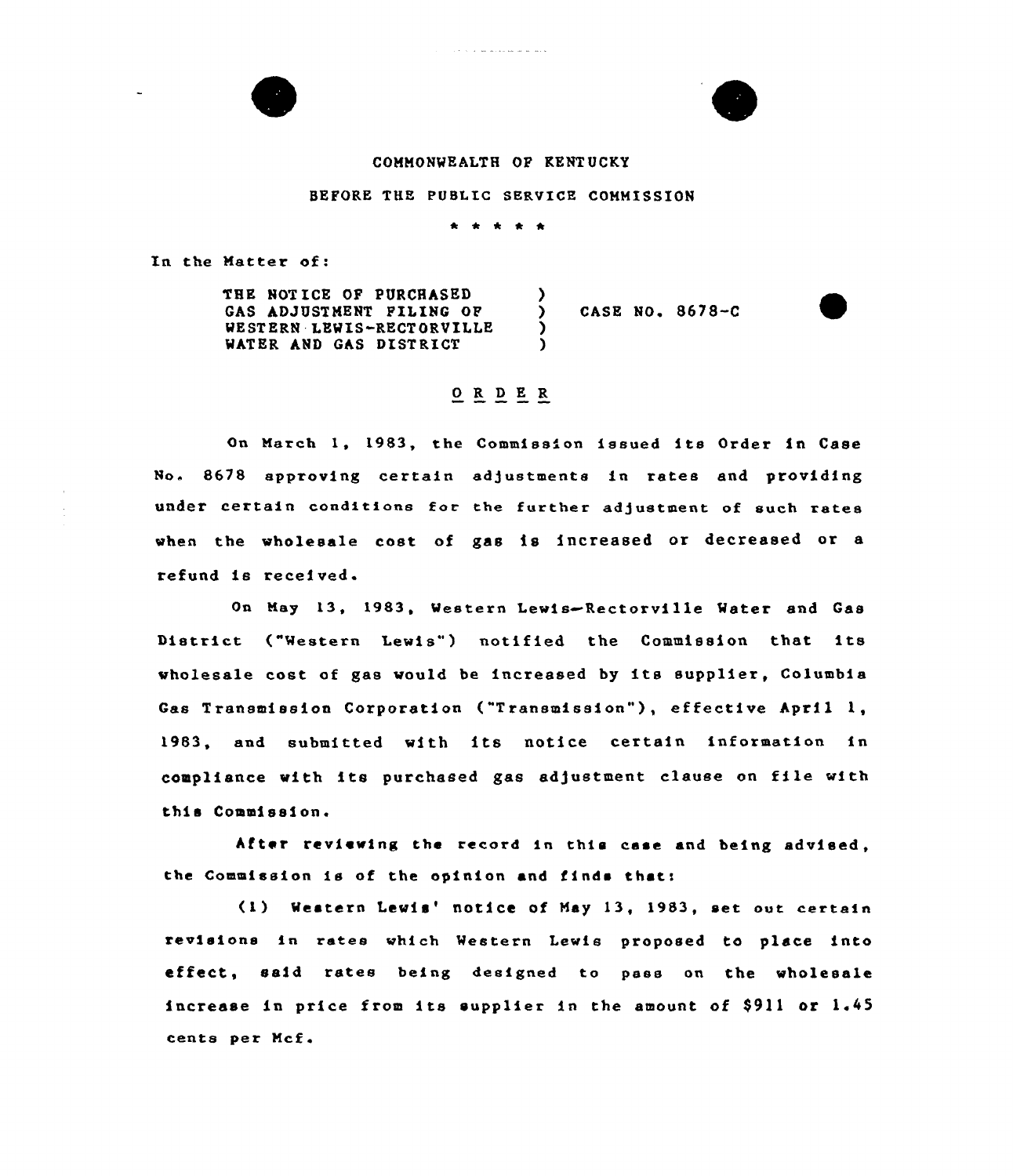{2) Transmission has filed an application for increased rates to become effective April 1, 1983, with the Federal Energy Regulatory Commission.

(3) Western Lewis' notice of May 13, 1983, does not provide the Commission with the 20-day notice as required by statute; therefore, the proposed rates should become effective on and after June 2, 1983, subject to refund. These rates should be subject to refund because Transmission's increase is subject to refund.

(4) Western Lewis' adjustment in rates under the purchased gas ad5ustment provisions approved by the Commission in its Order in Case No. 8678 dated March 1, 1983, is fair, gust snd reasonable and in the public interest and should be effective with gas supplied on and after June 2, 1983, subject to refund.

IT IS THEREFORE ORDERED that the rates in the Appendix to this Order be and they hereby are authorized effective with gas supplied on and after June 2, 1983, subject to refund.

IT IS FURTHER ORDERED that within 30 days of the date of this Order Western Lewis shall file with this Commission its revised tariffs setting out the rates authorized herein.

 $-2-$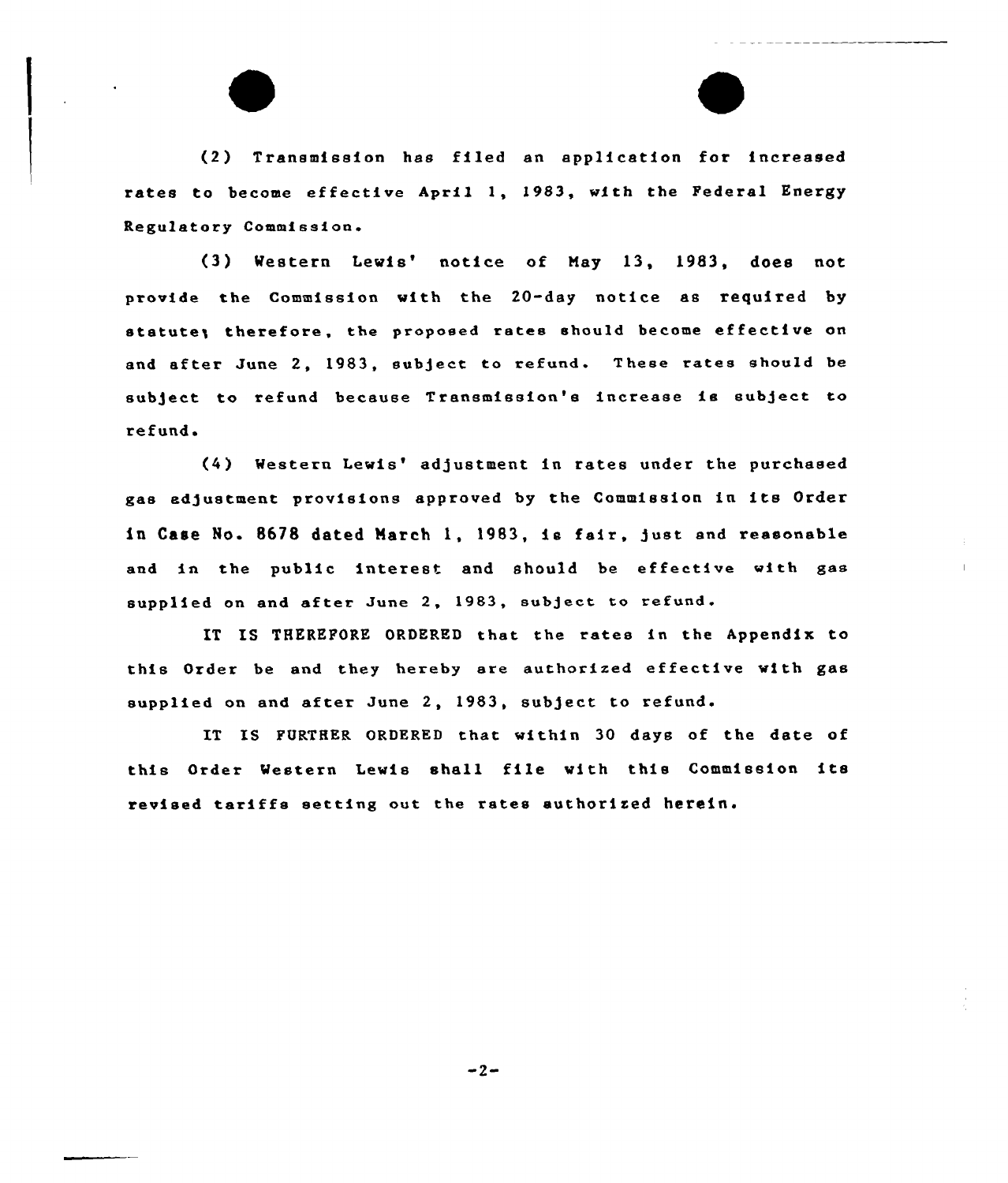

Done at Frankfort, Kentucky, this 23rd day of May, 1983. PUBLIC SERVICE COMMISSION

~ hull Chairman

Vice Chairman Paudalle

Commiss

ATTEST:

**Secretary**